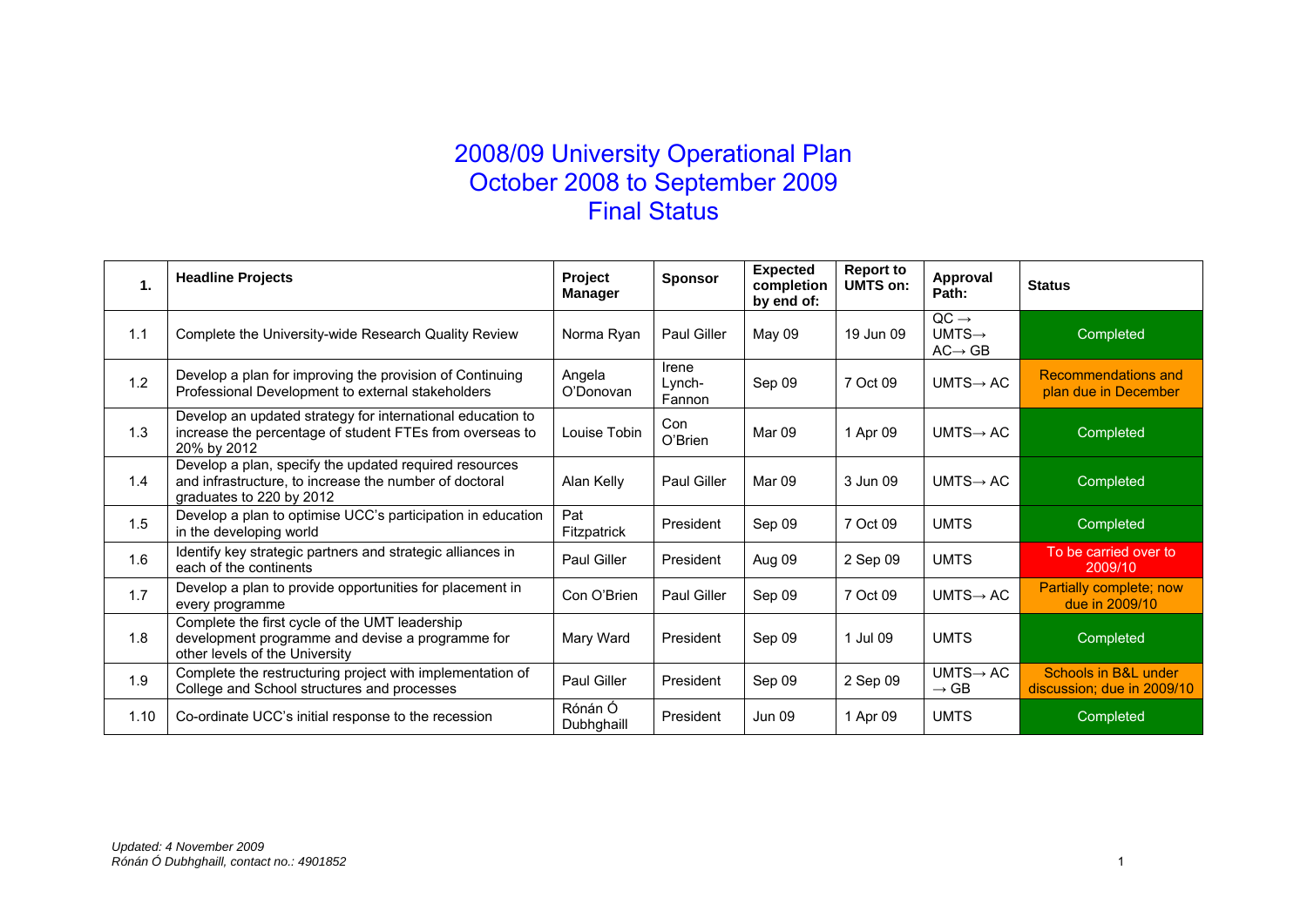| 2.               | Teaching, Learning and the Student Experience                                                                                              | Project<br>Manager      | <b>Sponsor</b>          | <b>Expected</b><br>completion<br>by end of: | <b>Report to</b><br><b>UMTS on:</b> | Approval<br>Path:     | <b>Status</b>                                                  |
|------------------|--------------------------------------------------------------------------------------------------------------------------------------------|-------------------------|-------------------------|---------------------------------------------|-------------------------------------|-----------------------|----------------------------------------------------------------|
| 2.1              | Implement a model for the governance of interdisciplinary<br>programmes in UCC                                                             | Grace<br><b>Neville</b> | <b>Paul Giller</b>      | <b>Jun 09</b>                               | 1 Jul 09                            | $UMTS \rightarrow AC$ | Completed                                                      |
| 2.2              | Develop a plan to implement the technical capability to<br>enable the remote delivery of on-line programmes                                | Grace<br>Neville        | John<br>Fitzgerald      | Sep 09                                      | 1 Jul 09                            | <b>UMTS</b>           | Completed                                                      |
| 2.3              | Complete the first annual centralised anonymous student<br>surveys                                                                         | Grace<br>Neville        | Con<br>O'Brien          | Apr 09                                      | 1 Jul 09                            | <b>UMTS</b>           | <b>Partially complete; results</b><br>yet to be made available |
| 2.4              | Introduce a revised strategy for teaching and learning<br>module student surveys                                                           | Sharon<br>Jones         | Grace<br><b>Neville</b> | May 09                                      | 3 Jun 09                            | <b>UMTS</b>           | Partially complete; now due<br>in 2009/10                      |
| 2.5a             | Update and enhance the portfolio of generic University<br>modules                                                                          | Grace<br><b>Neville</b> | <b>Paul Giller</b>      | Sep 09                                      | 1 Jul 09                            | $UMTS \rightarrow AC$ | Completed                                                      |
| 2.5 <sub>b</sub> | Introduce a programme for talented students                                                                                                | Grace<br>Neville        | <b>Paul Giller</b>      | Sep 09                                      | 1 Jul 09                            | $UMTS \rightarrow AC$ | To be carried over to<br>2009/10                               |
| 2.6              | Review the curriculum to identify opportunities for inter-<br>institutional/inter-college/intra-college rationalisation and<br>development | Sharon<br>Jones         | <b>Paul Giller</b>      | <b>Jul 09</b>                               | 2 Sep 09                            | $UMTS \rightarrow AC$ | Scope of work under<br>consideration; now due in<br>2009/10    |
| 2.7              | Develop a plan to acquire control of an additional 1000<br>student residential accommodation spaces                                        | Mark Poland             | Con<br>O'Brien          | Mar 09                                      | 1 Apr 09                            | <b>UMTS</b>           | Completed                                                      |
| 2.8              | Develop a strategic plan for Sports and Recreation<br>including a plan for improving outdoor sports facilities                             | Christine<br>O'Donovan  | Con<br>O'Brien          | May 09                                      | 3 Jun 09                            | <b>UMTS</b>           | Partially complete; now due<br>in 2009/10                      |
| 2.9              | Devise methods of further increasing Access and Widening<br>Participation                                                                  | Denis<br>Staunton       | Con<br>O'Brien          | <b>Jul 09</b>                               | 2 Sep 09                            | $UMTS \rightarrow AC$ | <b>Strategic Plan for Access to</b><br>be finalised in 2009/10 |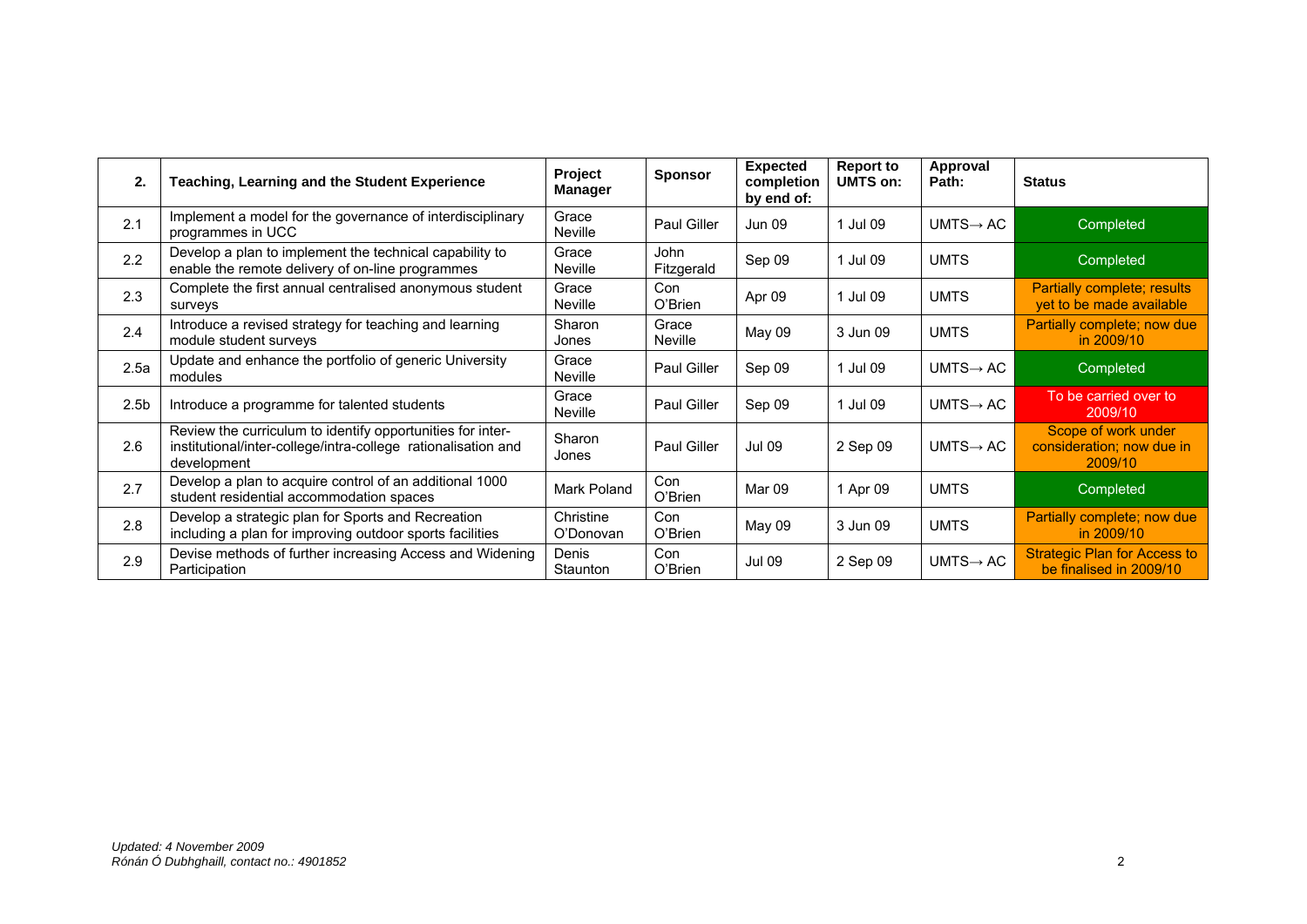| 3.   | <b>Research, Innovation and Commercialisation</b>                                                                                 | Project<br><b>Manager</b> | <b>Sponsor</b>     | <b>Expected</b><br>completion<br>by end of: | <b>Report to</b><br><b>UMTS on:</b> | Approval<br>Path:                                          | <b>Status</b>                                                              |
|------|-----------------------------------------------------------------------------------------------------------------------------------|---------------------------|--------------------|---------------------------------------------|-------------------------------------|------------------------------------------------------------|----------------------------------------------------------------------------|
| 3.1  | Establish graduate schools in the Colleges of Business & Law,<br>Medicine & Health and SEFS                                       | Alan Kelly                | Paul Giller        | May 09                                      | 3 Jun 09                            | $UMTS \rightarrow AC$                                      | Partially complete.<br>Established in M&H now<br>due in 2009/10            |
| 3.2  | Finalise arrangements for the governance and management of<br>Research Institutes and Centres                                     | Peter<br>Kennedy          | Paul Giller        | May 09                                      | 3 Jun 09                            | $UMTS \rightarrow AC$<br>$\rightarrow$ GB                  | Partially complete; to be<br>completed in Dec 09                           |
| 3.3  | Develop a structure in support of a unified research effort in the<br>Biomedical and Biological sciences                          | M. Berndt                 | Peter<br>Kennedy   | May 09                                      | 3 Jun 09                            | $UMTS \rightarrow AC$                                      | Partially complete; to be<br>completed in Dec 09                           |
| 3.4  | Develop a paper on the outcome of the research quality review<br>to inform strategic and financial decisions relating to research | Peter<br>Kennedy          | Paul Giller        | Sep 09                                      | 7 Oct 09                            | $UMTS \rightarrow AC$                                      | Partially complete; to be<br>completed in Dec 09                           |
| 3.5  | Select and procure a second generation Research Support<br>System                                                                 | Barry<br>O'Sullivan       | Peter<br>Kennedy   | Sep 09                                      | 2 Sep 09                            | <b>UMTS</b>                                                | Completed                                                                  |
| 3.6  | Establish an electronic Institutional Repository for recording and<br>disseminating UCC's published output                        | Crónán Ó<br>Doibhlin      | John<br>Fitzgerald | Sep 09                                      | 1 Jul 09                            | <b>UMTS</b>                                                | 1 <sup>st</sup> phase complete; 2 <sup>nd</sup><br>phase due end of Dec 09 |
| 3.7  | Establish a Research Advisory Board to inform the strategic<br>direction of the University's research                             | Peter<br>Kennedy          | President          | Oct 08                                      |                                     | <b>UMTS</b>                                                | Completed                                                                  |
| 3.8  | Complete UCC submission for the national 'Foresight in the<br>Arts, Humanities and Social Sciences' exercise                      | Paul Giller               | President          | Oct 08                                      |                                     | <b>UMTS</b>                                                | Completed                                                                  |
| 3.9  | Complete phase 1 PRTLI 5 Submission                                                                                               | Peter<br>Kennedy          | President          | Mar 09                                      | 4 Mar 09                            | <b>UMTS</b>                                                | Completed                                                                  |
| 3.10 | Update the policy on consultancy                                                                                                  | Peter<br>Kennedy          | Paul Giller        | Jun 09                                      | 19 Jun 09                           | $UMTS \rightarrow AC$<br>$\rightarrow$ FC $\rightarrow$ GB | Policy to be implemented<br>in October 09                                  |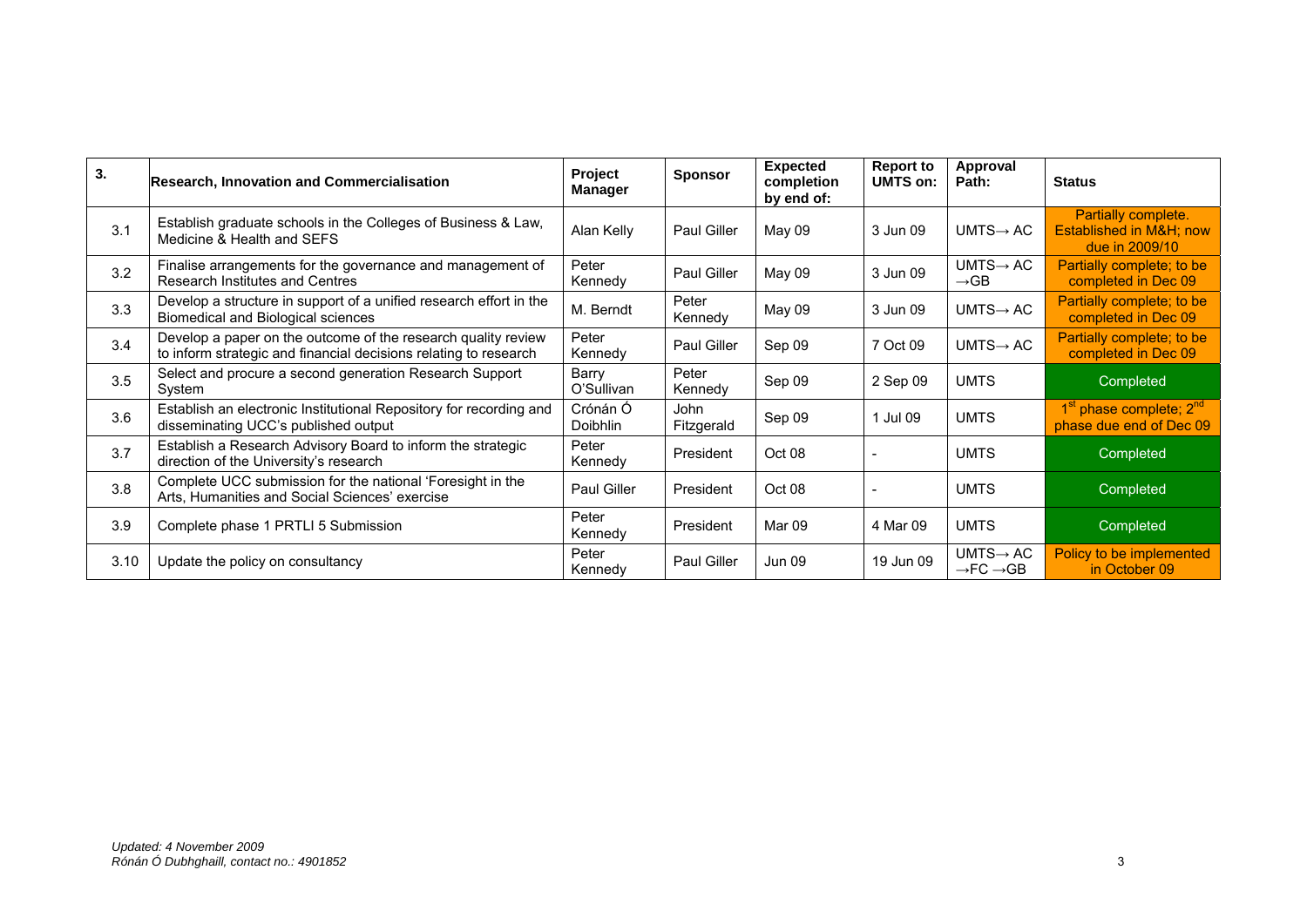| 4.  | <b>External Engagement and the Contribution to Society</b>                                                                                                                                                                        | Project<br><b>Manager</b>              | <b>Sponsor</b>                         | <b>Expected</b><br>completion<br>by end of: | <b>Report to</b><br>UMTS on: | Approval<br>Path:                         | <b>Status</b>                                     |
|-----|-----------------------------------------------------------------------------------------------------------------------------------------------------------------------------------------------------------------------------------|----------------------------------------|----------------------------------------|---------------------------------------------|------------------------------|-------------------------------------------|---------------------------------------------------|
| 4.1 | Complete the recruitment process for the Vice President for<br><b>External Relations and Development</b>                                                                                                                          | Anne<br>Gannon                         | President                              | <b>Jul 09</b>                               |                              |                                           | Completed                                         |
| 4.2 | Develop and introduce an operational model to facilitate<br>identification of potential donors and to ensure improved<br>coordination of donor relationships                                                                      | Jean Van<br>Sinderen<br>Law            | <b>VP External</b><br><b>Relations</b> | Sep 09                                      | 2 Sep 09                     | <b>UMTS</b>                               | Partially complete; now<br>due in 2009/10         |
| 4.3 | Develop and introduce new models for alumni engagement<br>including cooperation between the Alumni Office and the<br>Colleges                                                                                                     | Jean Van<br>Sinderen<br>Law            | <b>VP External</b><br>Relations        | Sep 09                                      | 2 Sep 09                     | <b>UMTS</b>                               | Partially complete; now<br>due in 2009/10         |
| 4.4 | Commence the development of an updated plan to strengthen<br>the external profile of the University, optimising<br>communications, market positioning and brand recognition<br>including consideration of renaming the University | <b>VP External</b><br><b>Relations</b> | President                              | Sep 09                                      | 7 Oct 09                     | <b>UMTS</b>                               | To be carried over to<br>2009/10                  |
| 4.5 | Establish a UCC office in Dublin to maximise the impact of<br>UCC in relation to national decision making                                                                                                                         | <b>VP External</b><br><b>Relations</b> | President                              | Sep 09                                      | 7 Oct 09                     | <b>UMTS</b>                               | Office secured; to be<br>fully equipped by Dec 09 |
| 4.6 | Establish a UCC-CIT memorandum of agreement on<br>collaboration in Programmes                                                                                                                                                     | Sharon<br>Jones                        | <b>Paul Giller</b>                     | Apr 09                                      | 19 Jun 09                    | $UMTS \rightarrow AC$<br>$\rightarrow$ GB | Completed                                         |
| 4.7 | Establish a UCC-CIT memorandum of agreement on<br>collaboration in Research                                                                                                                                                       | Peter<br>Kennedy                       | Paul Giller                            | Apr 09                                      | 19 Jun 09                    | $UMTS \rightarrow AC$<br>$\rightarrow$ GB | Completed                                         |
| 4.8 | Establish External Advisory Boards for each College                                                                                                                                                                               | Head of<br>College                     | Paul Giller                            | Aug 09                                      | 3 Jun 09                     | <b>UMTS</b>                               | To be carried over to<br>2009/10                  |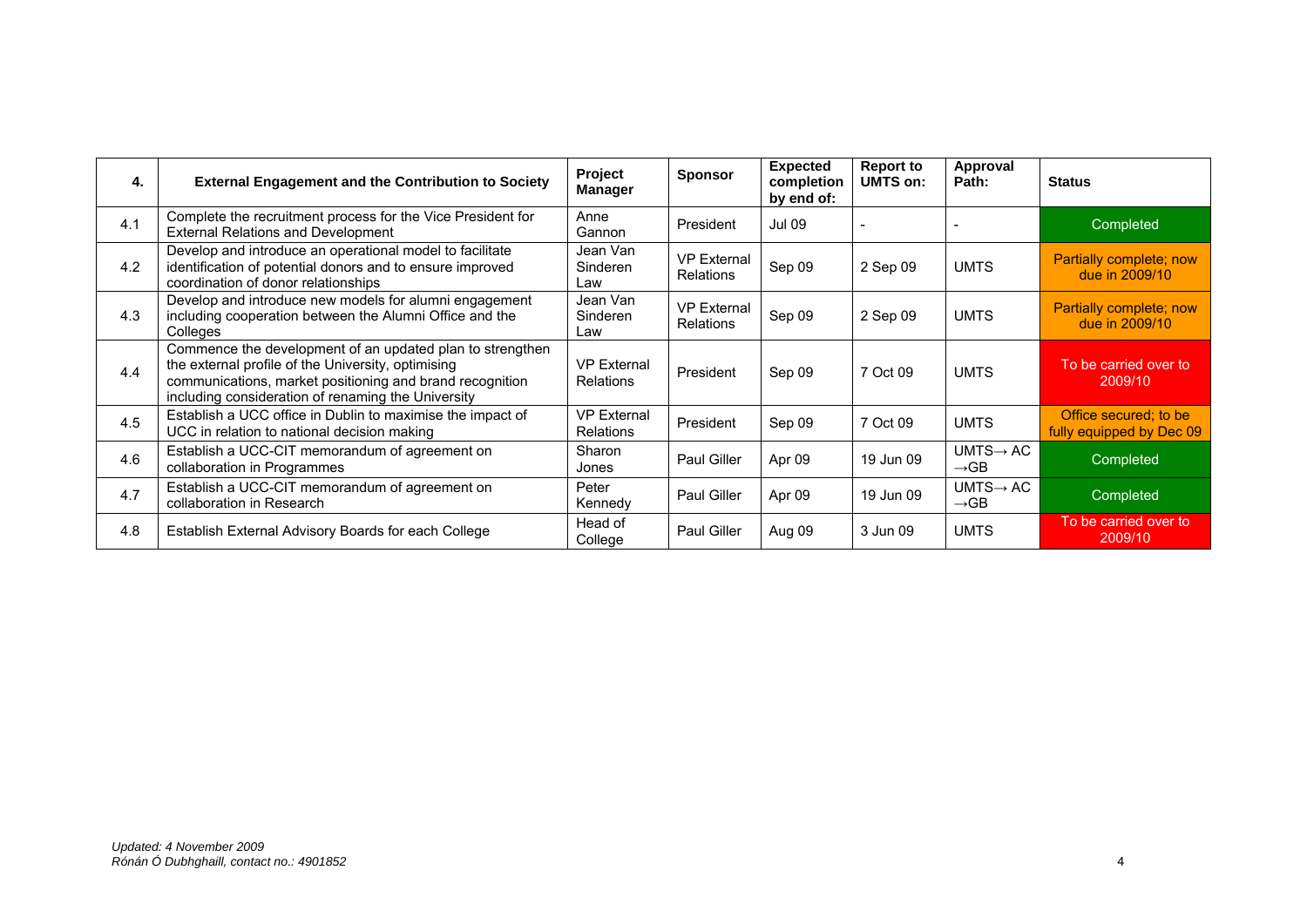| 5.   | <b>Resources and Infrastructure</b>                                                                                             | Project<br><b>Manager</b>                                   | <b>Sponsor</b>                         | <b>Expected</b><br>completion<br>by end of: | <b>Report to</b><br>UMTS on: | Approval<br>Path:                                        | <b>Status</b>                                                                                          |
|------|---------------------------------------------------------------------------------------------------------------------------------|-------------------------------------------------------------|----------------------------------------|---------------------------------------------|------------------------------|----------------------------------------------------------|--------------------------------------------------------------------------------------------------------|
| 5.1  | Complete an investigation into non-exchequer income<br>generation opportunities                                                 | Éamonn<br>Sweeney                                           | President                              | Nov 08                                      |                              | <b>UMTS</b>                                              | Completed                                                                                              |
| 5.2  | Align fundraising activities with the priority capital projects of<br>the strategic plan; appoint fundraising project champions | Jean Van<br>Sinderen<br>Law                                 | <b>VP External</b><br><b>Relations</b> | Aug 09                                      | 2 Sep 09                     | <b>UMTS</b>                                              | Completed                                                                                              |
| 5.3  | Provide partnership building training to UCC staff                                                                              | Jean Van<br>Sinderen<br>Law                                 | <b>VP External</b><br><b>Relations</b> | Sep 09                                      | 1 Jul 09                     | <b>UMTS</b>                                              | Partially complete; Initial<br>training programme to be<br>completed in 2009/10                        |
| 5.4  | Introduce and complete the roll-out of the new financial<br>management system (including Procurement)                           | Denis<br>Sheehan                                            | Diarmuid<br>Collins                    | Sep 09                                      | 22 Apr 09                    | <b>UMTS</b>                                              | Partially complete;<br><b>Procurement functionality</b><br>to be in place by end of<br><b>December</b> |
| 5.5  | Implement the Full Economic Costing model for research<br>overheads; complete the 1 <sup>st</sup> pilot in March                | Clare Lehane                                                | Diarmuid<br>Collins                    | <b>Jun 09</b>                               | 1 Jul 09                     | $UMTS \rightarrow$<br>$FC \rightarrow GB$                | Partially complete;<br>expect live system mid<br>2010                                                  |
| 5.6  | Update the risk register and establishing a process for keeping<br>it updated                                                   | Michael<br>Farrell                                          | Michael<br><b>Berndt</b>               | Apr 09                                      | 22 Apr 09                    | <b>UMTS</b><br>$\rightarrow$ Audit C                     | Completed                                                                                              |
| 5.7  | Implement the Data Warehouse with student data                                                                                  | Barry<br>O'Sullivan                                         | John<br>Fitzgerald                     | Jun 09                                      | 3 Jun 09                     | <b>UMTS</b>                                              | Completed                                                                                              |
| 5.8  | Update the Campus Physical Development Plan in light of<br>strategic priorities                                                 | Mark Poland                                                 | President                              | Sep 09                                      | 2 Sep 09                     | <b>UMTS</b><br>$\rightarrow$ Strat C<br>$\rightarrow$ GB | 1 <sup>st</sup> draft available in<br>October                                                          |
| 5.9  | Complete the drafting of the consolidated statutes                                                                              | Michael<br>Farrell                                          | <b>Paul Giller</b>                     | Sep 09                                      | 7 Oct 09                     | $UMTS \rightarrow$<br>$AC \rightarrow GB$                | Completed                                                                                              |
| 5.10 | Achieve current year budget savings targets                                                                                     | Diarmuid<br>Collins, UMT<br><b>Budget</b><br><b>Holders</b> | President                              | Sep 09                                      | 7 Oct 09                     | <b>UMTS</b>                                              | Completed                                                                                              |